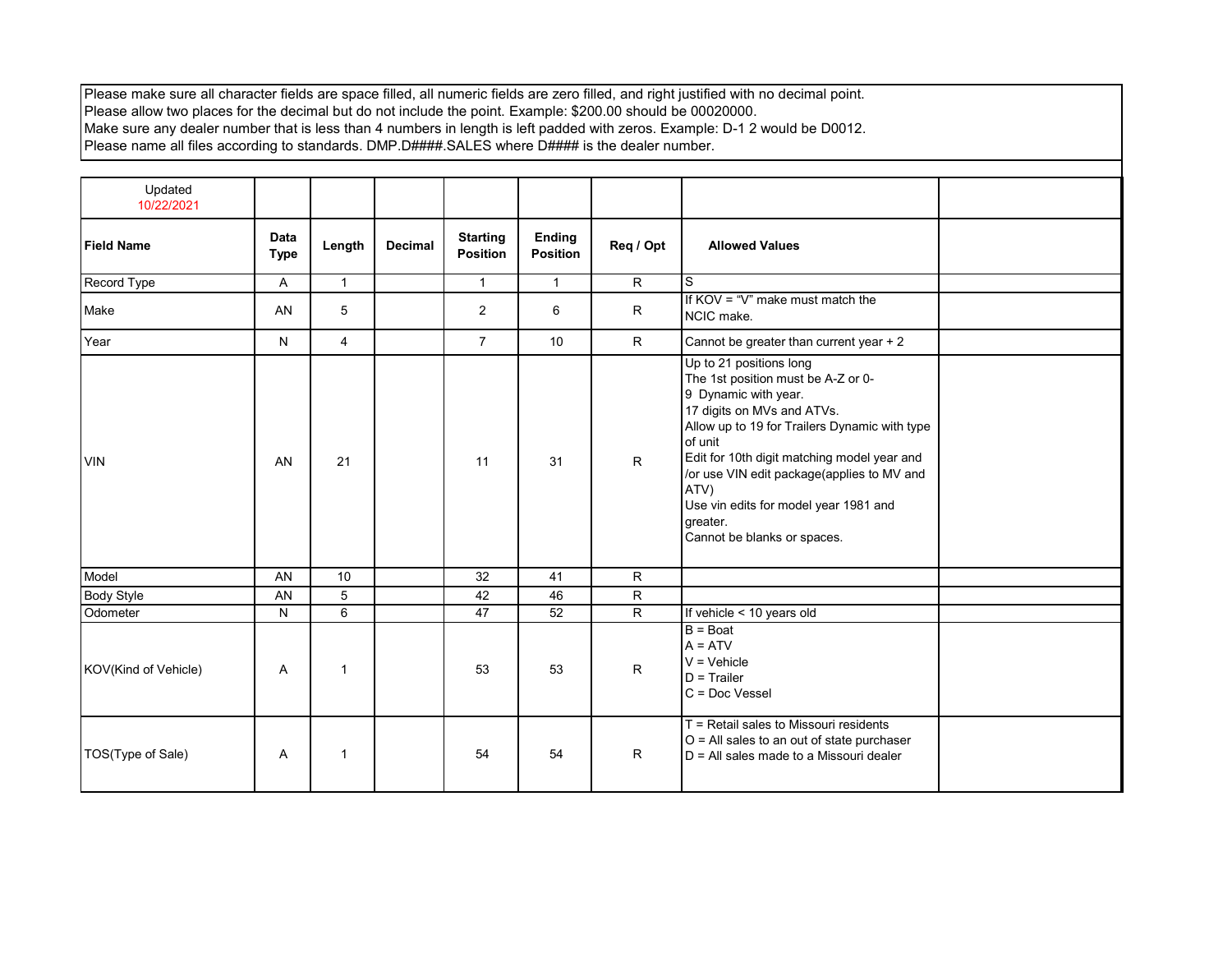| <b>Field Name</b>               | <b>Data</b><br><b>Type</b> | Length         | <b>Decimal</b> | <b>Starting</b><br><b>Position</b> | <b>Ending</b><br><b>Position</b> | Req / Opt               | <b>Allowed Values</b>                                                                                                                                                                                                                                                             |  |
|---------------------------------|----------------------------|----------------|----------------|------------------------------------|----------------------------------|-------------------------|-----------------------------------------------------------------------------------------------------------------------------------------------------------------------------------------------------------------------------------------------------------------------------------|--|
| <b>MO Previous Title Number</b> | AN                         | 10             |                | 55                                 | 64                               | $\circ$                 | Used Vehicles: Optional if previous title MO.<br>If MO title, must match one of the following<br>configurations.<br>AANNNNNN, ANNNNNN<br>, NNNNNN, NNNNNNN, D<br>NNNNNN, NNNNNNNN<br>If out of state title - enter state abbreviation.<br>If "New" vehicle, "MSO" is<br>optional. |  |
| New/Used                        | A                          | $\mathbf{1}$   |                | 65                                 | 65                               | $\overline{R}$          | $N = New, U = Used$                                                                                                                                                                                                                                                               |  |
| Date Sold                       | N                          | 8              |                | 66                                 | 73                               | R                       | <b>MMDDYYYY</b><br>Must be a valid date and less than current<br>date $MM = 1-12$ .<br>$DD = 1 = 31$ and # days must correlate                                                                                                                                                    |  |
| <b>Purchaser Name</b>           | AN                         | 50             |                | 74                                 | 123                              | R.                      | List in last name, first name, middle initial<br>sequence without commas.<br>Cannot begin with "The" except for "The<br>Bank."<br>First position must be A-Z or 1-9.<br>No special characters except /-%)(%#* are<br>allowed.<br>Cannot begin with a blank.                       |  |
| Purchaser Address               | AN                         | 38             |                | 124                                | 161                              | R.                      |                                                                                                                                                                                                                                                                                   |  |
| <b>Purchaser City</b>           | AN                         | 15             |                | 162                                | 176                              | R                       | If sold to Mo resident TOS must be<br>"T" (Taxable)                                                                                                                                                                                                                               |  |
| <b>Purchaser State</b>          | AN                         | $\overline{2}$ |                | 177                                | 178                              | R                       | Check for valid two character abbreviations<br>plus AA, AE, AP, CN, CZ, DC, GU, MX, VI                                                                                                                                                                                            |  |
| Purchaser Zip                   | N                          | 5              |                | 179                                | 183                              | $\overline{R}$          |                                                                                                                                                                                                                                                                                   |  |
| Purchaser DOB                   | N                          | 8              |                | 184                                | 191                              | $\circ$                 | <b>MMDDYYYY</b><br>Must be a valid date and less than current<br>date MM = 1-12, $DD = 1 = 31$ and # days<br>must correlate Cannot be blank or contain<br>special characters                                                                                                      |  |
| Purchaser DLN                   | N                          | 10             |                | 192                                | 201                              | $\circ$                 |                                                                                                                                                                                                                                                                                   |  |
| <b>Temporary Permit</b>         | AN                         | 6              |                | 202                                | 207                              | $\circ$                 | Required if one was issued                                                                                                                                                                                                                                                        |  |
| Sale Price                      | <b>SN</b>                  | 8              | $\overline{2}$ | 208                                | 215                              | $\overline{\mathsf{R}}$ | Must be $> 0$                                                                                                                                                                                                                                                                     |  |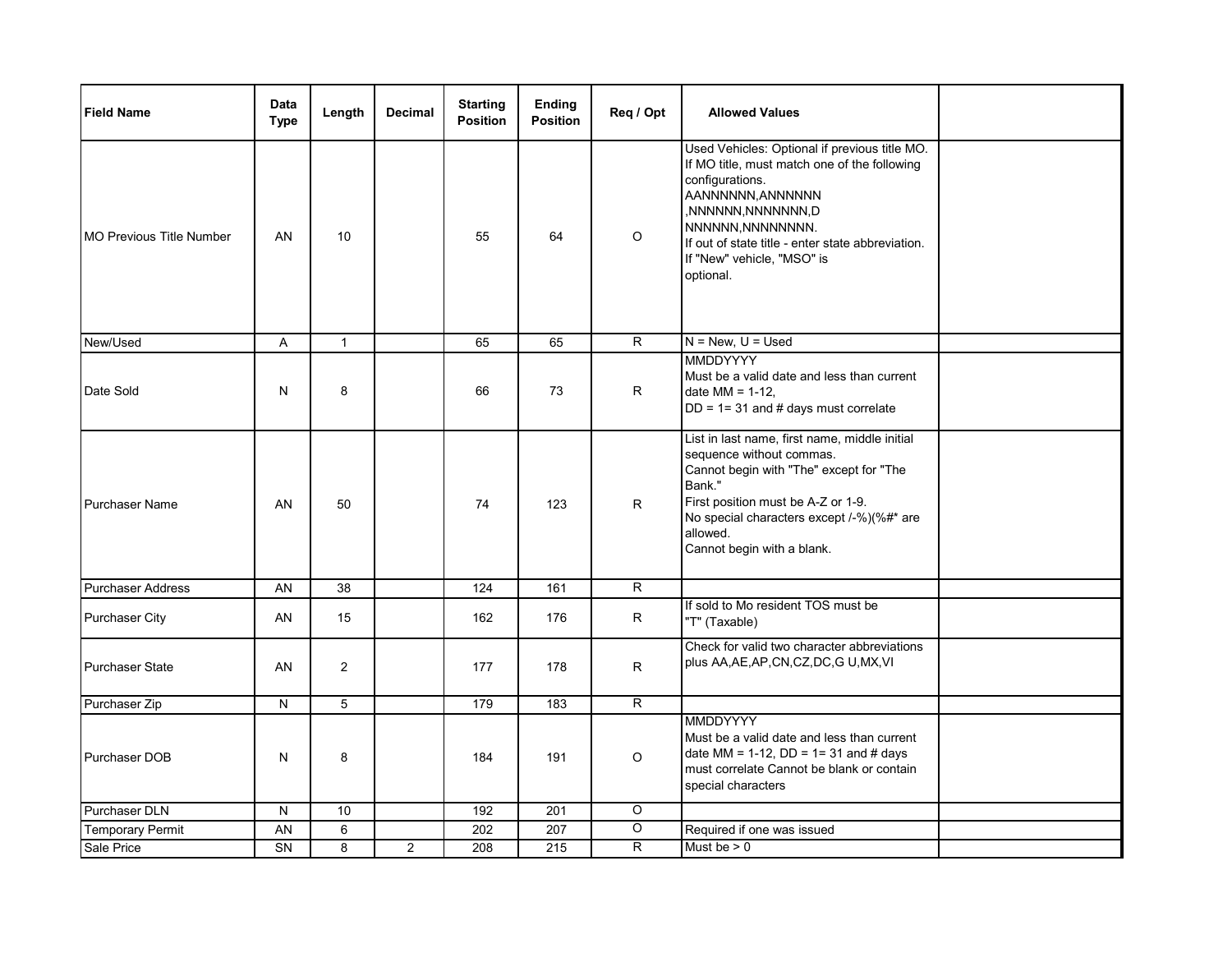| <b>Field Name</b>    | <b>Data</b><br><b>Type</b> | Length         | <b>Decimal</b> | <b>Starting</b><br><b>Position</b> | <b>Ending</b><br><b>Position</b> | Reg / Opt          | <b>Allowed Values</b>                                                                                 |                                                                                                                                                                                        |
|----------------------|----------------------------|----------------|----------------|------------------------------------|----------------------------------|--------------------|-------------------------------------------------------------------------------------------------------|----------------------------------------------------------------------------------------------------------------------------------------------------------------------------------------|
| Trade-In             | SN                         | 8              | $\overline{2}$ | 216                                | 223                              | R                  | May be Zero                                                                                           |                                                                                                                                                                                        |
| Rebate               | SN                         | 8              | $\overline{2}$ | 224                                | 231                              | $\overline{R}$     | May be Zero                                                                                           |                                                                                                                                                                                        |
| Other Credit         | SN                         | 8              | $\overline{c}$ | 232                                | 239                              | R                  | May be Zero                                                                                           |                                                                                                                                                                                        |
| Net Price            | SN                         | 8              | $\overline{a}$ | 240                                | 247                              | R                  | May be Zero or Negative                                                                               |                                                                                                                                                                                        |
| Dealer Number Prefix | AN                         | $\mathbf{1}$   |                | 248                                | 248                              | $\overline{R}$     | May be "D", "M", or "W"                                                                               |                                                                                                                                                                                        |
| Dealer Number        | N                          | $\overline{4}$ |                | 249                                | 252                              | $\overline{R}$     |                                                                                                       |                                                                                                                                                                                        |
| Dealer Number Suffix | AN                         | $\mathbf{1}$   |                | 253                                | 253                              | $\overline{O}$     | If duplicate dealer number will be an *                                                               |                                                                                                                                                                                        |
| First-Lien           | AN                         | $\mathbf{1}$   |                | 254                                | 254                              | R                  | Y or N<br><b>MMDDYYYY</b>                                                                             | Fields 254 through 399 will not<br>be captured at this time, but will<br>apply once liens can be file<br>through this process, but only if<br>"file liens electronically" is a<br>"Y". |
| Lien Date            | N                          | 8              |                | 255                                | 262                              | R                  | Must be a valid date and less than current<br>date MM = 1-12, DD = 1= 31 and # days<br>must correlate |                                                                                                                                                                                        |
| Lien Holder Phone    | N                          | 10             |                | 263                                | 272                              | $\overline{\circ}$ | Area Code/Prefix/Number                                                                               |                                                                                                                                                                                        |
| Second Lien          | Y                          | $\mathbf{1}$   |                | 273                                | 273                              | $\overline{R}$     | Y or N                                                                                                |                                                                                                                                                                                        |
| First-Lien-Name      | AN                         | 20             |                | 274                                | 293                              | $\circ$            |                                                                                                       |                                                                                                                                                                                        |
| First-Lien-Address   | AN                         | 20             |                | 294                                | 313                              | Dependent          | Required if First Lien Applies                                                                        |                                                                                                                                                                                        |
| First-Lien-City      | AN                         | 15             |                | 314                                | 328                              | Dependent          | Required if First Lien Applies                                                                        |                                                                                                                                                                                        |
| First-Lien-State     | AN                         | $\overline{2}$ |                | 329                                | 330                              | Dependent          | Required if First Lien Applies                                                                        |                                                                                                                                                                                        |
| First-Lien-Zip       | N                          | 5              |                | 331                                | 335                              | Dependent          | Required if First Lien Applies                                                                        |                                                                                                                                                                                        |
| Second-Lien-Name     | AN                         | 20             |                | 336                                | 355                              | $\circ$            | Required if Second Lien = "Y"                                                                         |                                                                                                                                                                                        |
| Second-Lien-Address  | AN                         | 20             |                | 356                                | 375                              | Dependent          | Required if Second Lien Applies                                                                       |                                                                                                                                                                                        |
| Second-Lien-City     | AN                         | 15             |                | 376                                | 390                              | Dependent          | Required if Second Lien Applies                                                                       |                                                                                                                                                                                        |
| Second-Lien-State    | AN                         | $\overline{2}$ |                | 391                                | 392                              | Dependent          | Required if Second Lien Applies                                                                       |                                                                                                                                                                                        |
| Second-Lien-Zip      | N                          | 5              |                | 393                                | 397                              | Dependent          | Required if Second Lien Applies                                                                       |                                                                                                                                                                                        |
| <b>STFA</b>          | AN                         | $\mathbf{1}$   |                | 398                                | 398                              | $\overline{R}$     | $Y$ or $N$                                                                                            |                                                                                                                                                                                        |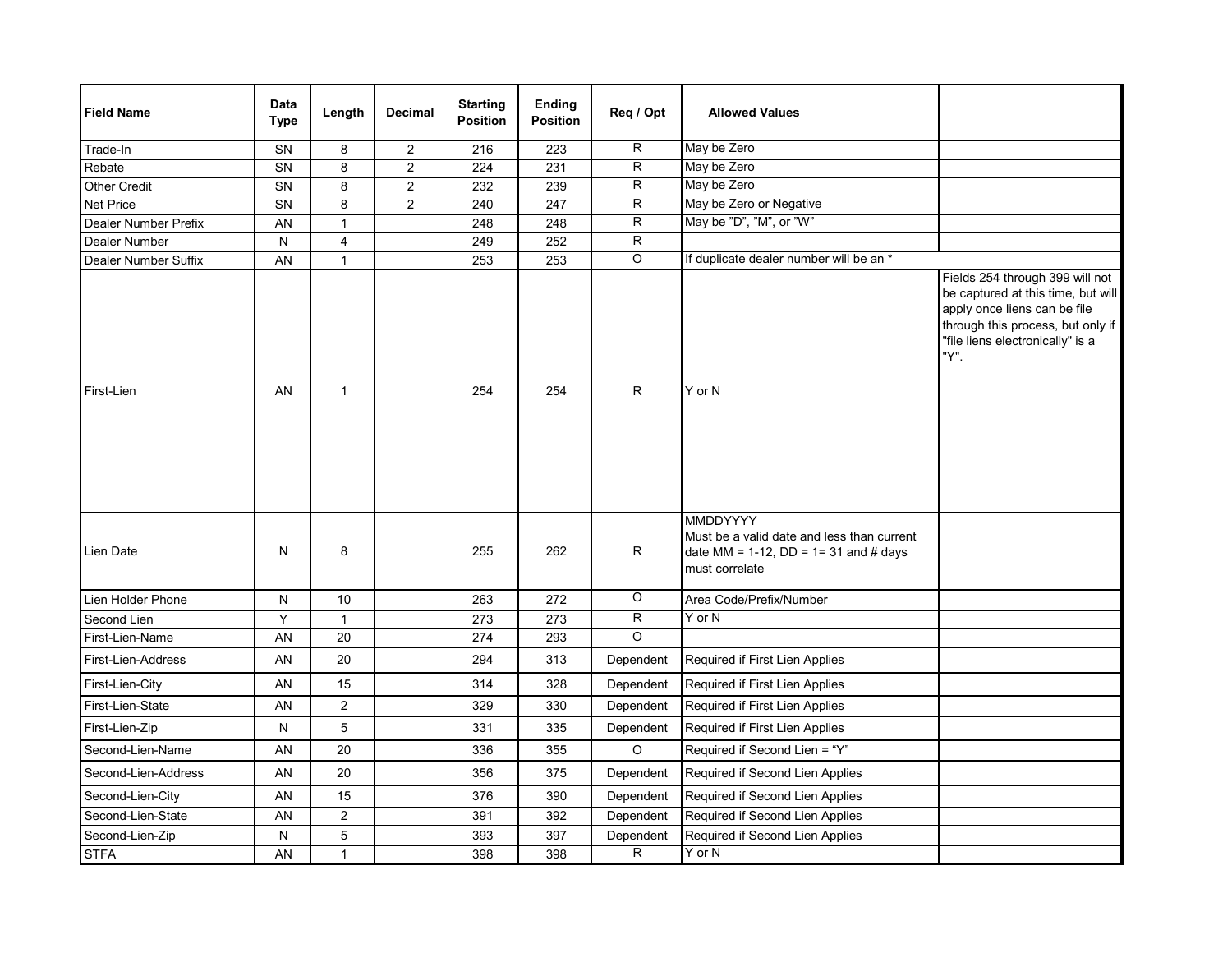| <b>Field Name</b>         | Data<br><b>Type</b> | Length         | <b>Decimal</b> | <b>Starting</b><br><b>Position</b> | Ending<br>Position | Req / Opt      | <b>Allowed Values</b>                                       |                                                                                                                 |
|---------------------------|---------------------|----------------|----------------|------------------------------------|--------------------|----------------|-------------------------------------------------------------|-----------------------------------------------------------------------------------------------------------------|
| File Lien Electronically  | AN                  | $\mathbf{1}$   |                | 399                                | 399                | $\mathsf O$    | Disabled "Y" or "N"<br>Will be implemented at a future date |                                                                                                                 |
| <b>Header Error</b>       | AN                  | $\mathbf{1}$   |                | 400                                | 400                |                | Space or "Y"                                                | Return entire file.<br>After the error has been<br>corrected space out the "Y" and<br>resubmit the entire file. |
| Vin Error                 | AN                  | $\mathbf{1}$   |                | 401                                | 401                |                | Space or "Y"                                                | Return single record.<br>After the error has been<br>corrected space out the "Y" and<br>resubmit the record.    |
| <b>Make Error</b>         | AN                  | $\mathbf{1}$   |                | 402                                | 402                |                | Space or "Y"                                                | Return single record.<br>After the error has been<br>corrected space out the "Y" and<br>resubmit the record.    |
| <b>Trailer Error</b>      | AN                  | $\mathbf{1}$   |                | 403                                | 403                |                | Space or "Y"                                                | Return entire file.<br>After the error has been<br>corrected space out the "Y" and<br>resubmit the entire file. |
| Sold Without Title        | AN                  | $\mathbf{1}$   |                | 404                                | 404                |                | Space or "Y"                                                |                                                                                                                 |
| <b>Administrative Fee</b> | <b>AN</b>           | $\mathbf{1}$   |                | 405                                | 405                | R              | Space, "Y", or "E"                                          |                                                                                                                 |
| Filler                    | <b>AN</b>           | 47             |                | 406                                | 450                | $\overline{O}$ | Spaces                                                      |                                                                                                                 |
|                           |                     |                |                |                                    |                    |                |                                                             |                                                                                                                 |
|                           |                     |                |                | <b>HEADER RECORD</b>               |                    |                |                                                             |                                                                                                                 |
| Record Type               | AN                  | $\mathbf{1}$   |                | $\mathbf{1}$                       | $\mathbf{1}$       | $\overline{R}$ | $\overline{H}$                                              |                                                                                                                 |
| Date Submitted            | $\overline{N}$      | $\overline{8}$ |                | $\overline{2}$                     | 9                  | $\overline{R}$ | <b>MMDDYYYY</b>                                             |                                                                                                                 |
| Dealer Name               | <b>AN</b>           | 38             |                | 10                                 | 47                 | $\overline{R}$ |                                                             |                                                                                                                 |
| <b>Dealer Address</b>     | AN                  | 38             |                | 48                                 | 85                 | $\overline{R}$ |                                                             |                                                                                                                 |
| Dealer City               | AN                  | 15             |                | 86                                 | 100                | $\overline{R}$ |                                                             |                                                                                                                 |
| Dealer State              | <b>AN</b>           | $\overline{2}$ |                | 101                                | 102                | $\overline{R}$ |                                                             |                                                                                                                 |
| Dealer Zip                | ${\sf N}$           | $\overline{5}$ |                | $\frac{103}{2}$                    | 107                | R              |                                                             |                                                                                                                 |
| Dealer Number             | AN                  | $\overline{6}$ |                | 108                                | 113                | $\overline{R}$ |                                                             |                                                                                                                 |
| Filler                    | AN                  | 337            |                | 114                                | 450                | $\overline{R}$ | Spaces                                                      |                                                                                                                 |
|                           |                     |                |                |                                    |                    |                |                                                             |                                                                                                                 |